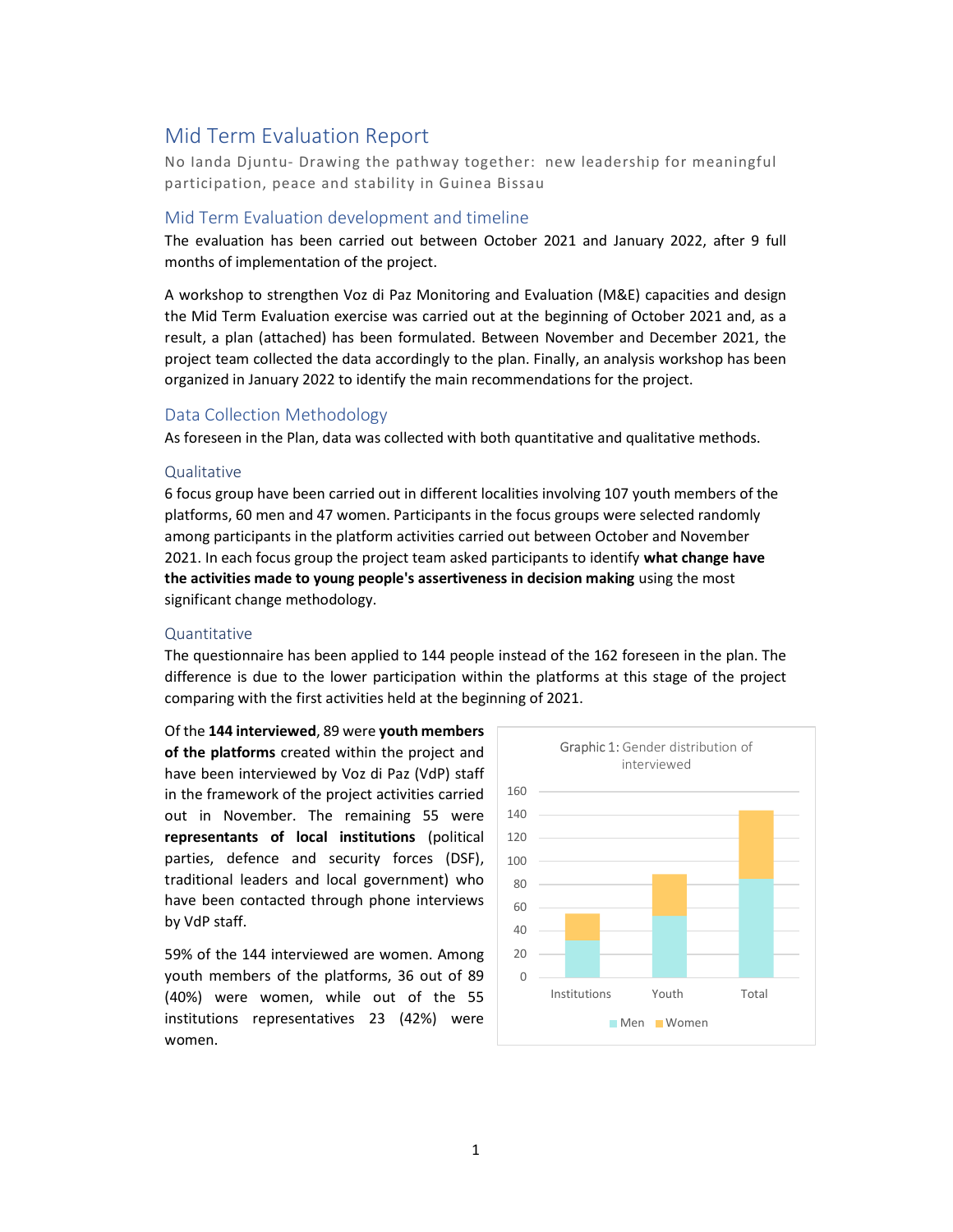## Analysis

The midterm evaluation is organized around 4 questions with the aim of identifying the contribution of the project to 4 key areas in the first 9 months of implementation. Recommendations for the remaining 9 months have been produced by the project team based on the data collected.

#### Did the activities contribute to trust between young people and institutions?

The majority of the interviewed think the project contributed a lot (64%) or a little (34%) to the rapprochement between youth and institutions. This perception differs if we compare the response by gender, by locality and by group as showed in graphics below.



Looking at youth perception of the different institutions, it is clear that the greater closeness is with traditional leaders, with 80% of young leaders considering their relationship improved since the beginning of the project. The weaker relationship remains the one with political parties, with only 38% of young leaders thinking this relationship improved throughout the project implementation. Youth perception is influenced by gender as showed in Graphic 4.

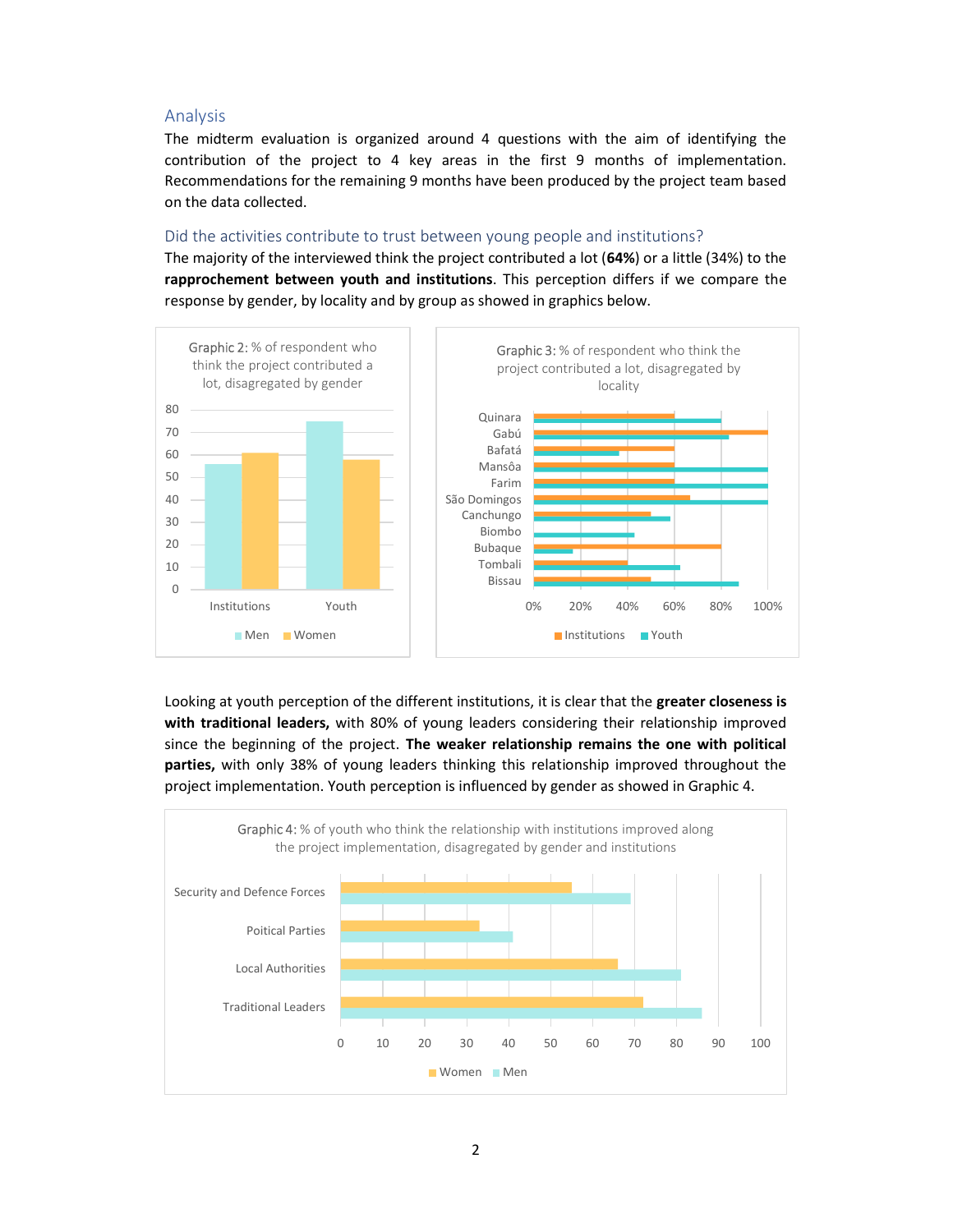This finds confirmation in the change stories shared by the participants, where recurring episodes of trust and openness of traditional leaders or local government to youth leaders or groups acting at the community and sectorial level are shown. No stories involving political parties have been mentioned throughout the focus groups. In general, the political arena is more impermeable than other decision-making environments. Participation in politics is strongly linked to individuals' economic capacity: young people do not have the material goods to contribute to the agenda of main political parties and this contributes to their low engagement within the political structures. The geographical element also plays an important role: decisions are taken mainly in Bissau, consequently excluding people who are active at the regional level. This impermeability resulted in a lower engagement of political parties in all project activities. The same young people from political parties who have been invited to take part in the platforms at the beginning of the project left after the first meetings, and those who had been involved for specific activities, including the steering committee of the project, didn't take part in them.

> "There is now a very strong rapprochement between young people and local authorities: community leaders, SDS, CSOs. Proof of this is the increase in consultations and requests from youth organisations at almost every important event and moment.'' Nixon Augusto da Silva

# Did the activities contribute to strengthen the relationships between youth organizations on the platforms?

The majority (89%) of youth interviewed thinks the platform mechanism increased the collaboration between youth organizations in the project. Whether 79% of the youth members of the platform think that collaboration was a reality among the different youth organizations at the regional level even before the project, 78% consider this collaboration increased after the creation of the platform and 88% of youth members of the platform positively evaluate the participation of their organization within these mechanisms.

> ''In the community, we are involved in decision making on various issues: market, school, celebrations, consultations for important decisions by elders, and within the platform, we have had more collaborations between different youth organisations.'' Carlito Gomes

The positive contribution of the platform mechanism seems stronger in some localities, where previous collaboration was lower than in others, and where 100% of youth recognized the positive impact of the activity, such as in Mansôa, Farim, São Domingos and Bissau (Graphic 5).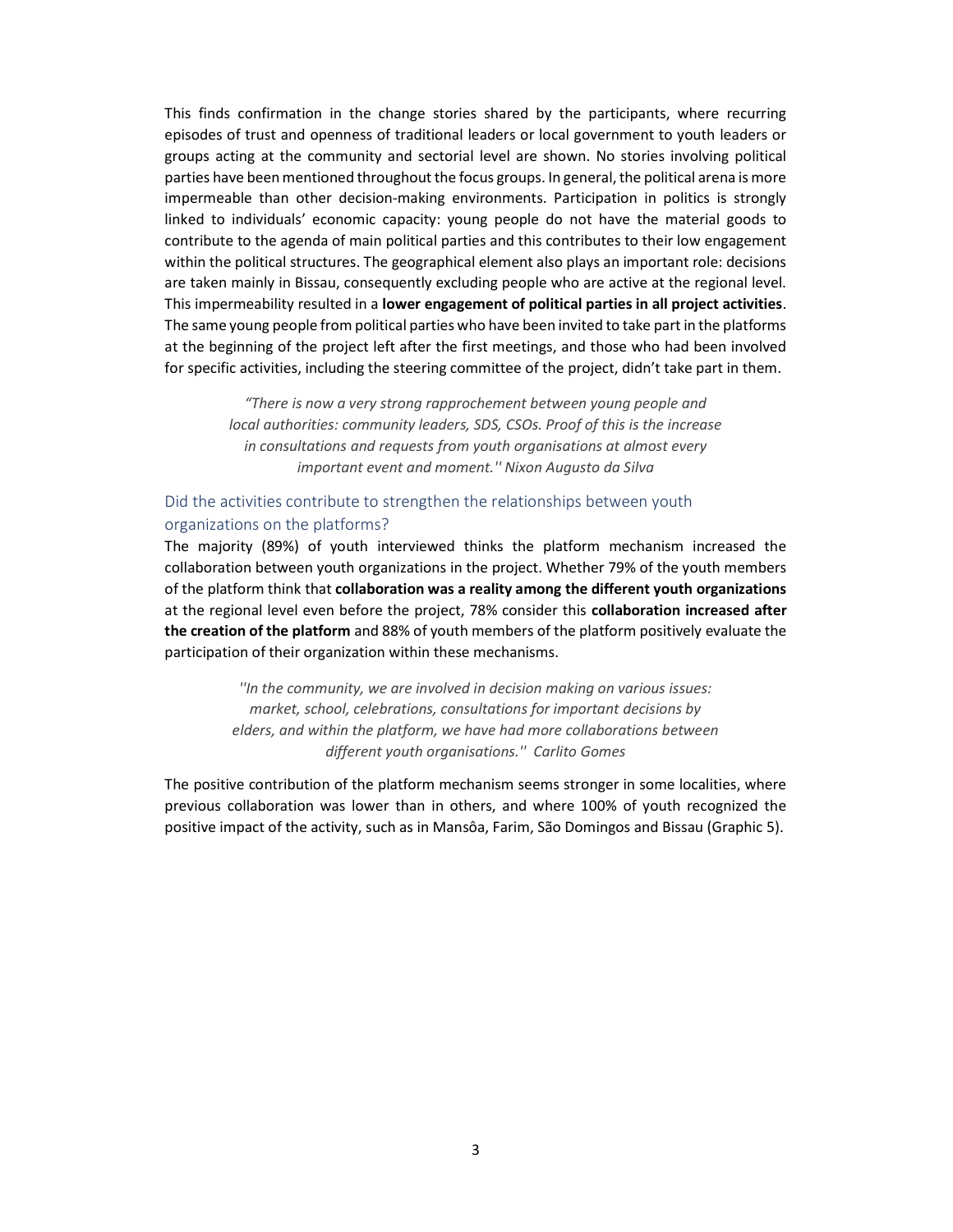

# After the completion of the project activities, are the institutions more open to youth participation?

The majority (87%) of the interviewed think youth are called to participate in decision making. When focusing on youth perception we can see that youth think that some institutions take their opinion in consideration more than other. Traditional leaders and local government are considered to be among the more open institutions, with more than 75% of youth thinking they are taken into consideration by these institutions. This percentage, however, goes down to 65% for political parties and to 59% for DSF. In the case of political parties, there is also a stronger difference between the perception of young women and young men with only 52% of women thinking they are considered in decision making against 69% of young men (Graphic 6).



Disaggregating the data by locality (Graphic 7), the situation seems quite heterogenous. The cases of Mansôa and Farim, both in Oio Region, are noteworthy. There, Local Authorities are perceived as less open than other institutions while DSF are among the more open ones.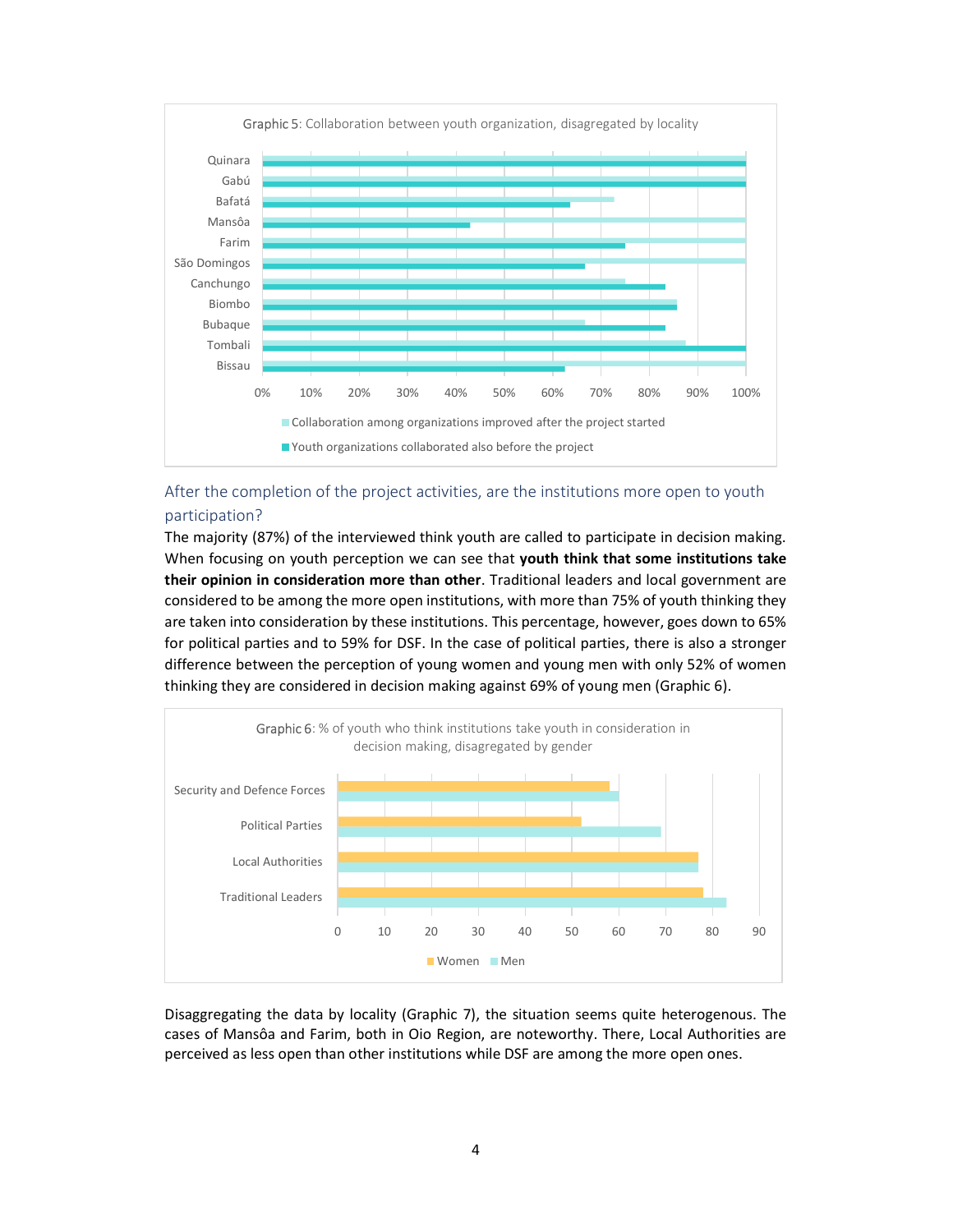

is also important to mention how, in the case of the DSF, the participation dynamic within the institution is different due to the strong hierarchy which characterizes the Army. The security sector reform could help creating greater opportunities for young people participation within these institutions but it must be done in a way that allows the manutention of a peaceful and balanced relationship between youth and the older generation. In general, the project team noticed a certain openness of the DSF structure to participate within the platforms and within the project activities overall, which contributed to improving the level of trust between the young and old generations.

> "There has been a positive change. If before we only received orders to execute, now we are consulted by the military leadership and in our actions we use more dialogue" Jaquelina Pereira Barreto

To quantify the real engagement of youth in decision making young participants have been asked how many times they have been involved in decision making moments in the last 9 months: 26% said they have never been invited to participate in decision making at the local level, and 29% of interviewed youth mentioned they participated in more than 3 decision making processes together with institutions. The majority of youth (45%) however have been involved between 1 and 3 times, and. 74% of interviewed youth was thus involved in at least 1 decision making moment in the past 9 months. The influence of gender in youth involvement is clear, with men being generally more involved, as showed in the graphic on the side.

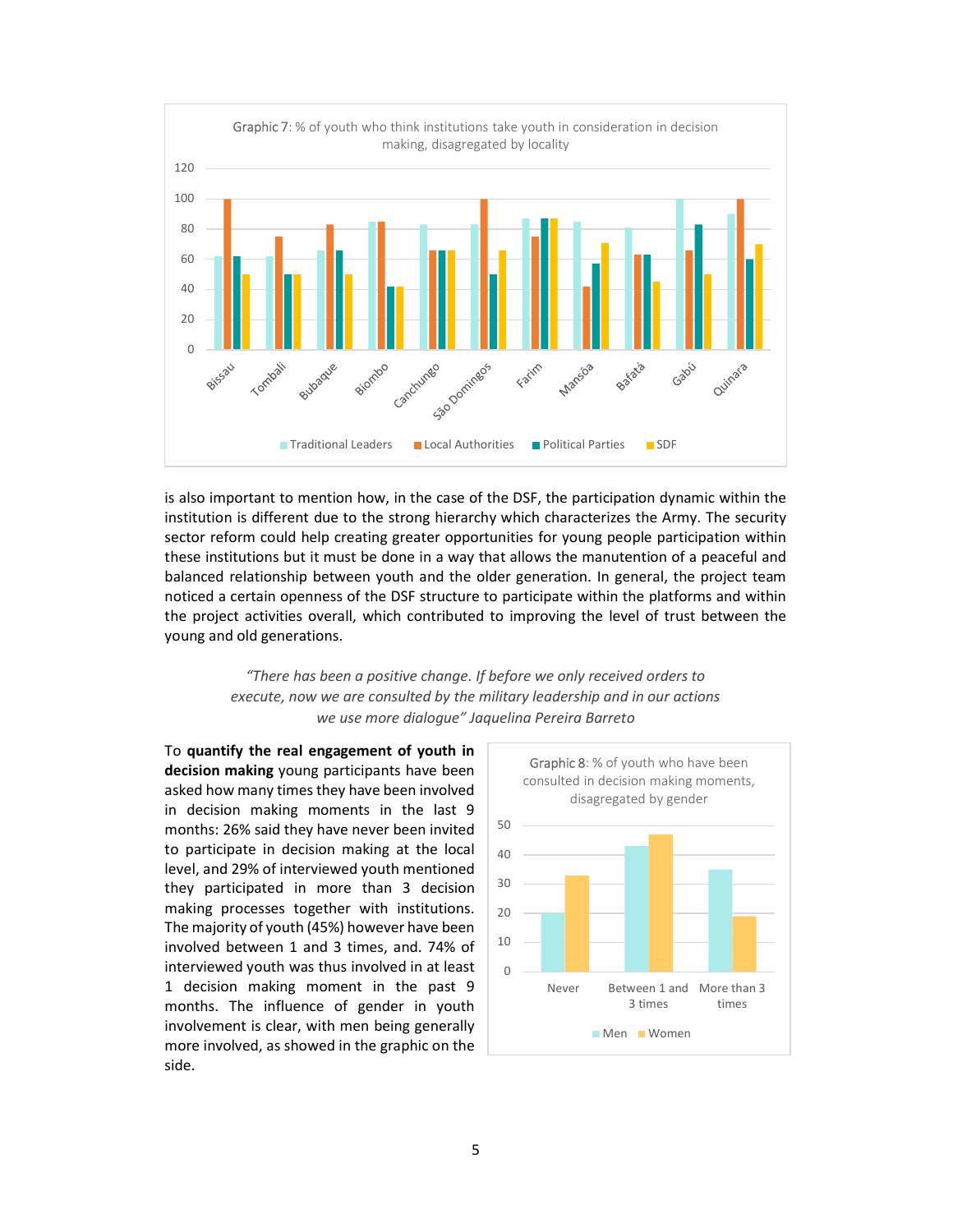"We are armed with tools that can help us participate in decision-making within our community, with youth associations and with local authorities. We are now called upon to participate in community meetings, elders meetings and by state authorities and FDS.'' Abu Bacar Cassama

# Did the activities influence young people's confidence in their own abilities and engagement?

The totality (100%) of youth feels confident of very confident in participating in decision making moments. The majority of youth interviewed (79%) mentioned they took initiatives within their communities after the project started and 94% stated they feel more proactive than before the project started. The perception of the project team is that the project allowed us to channel youth energies, contributing to change the way youth see themselves and act within their communities.



The data disaggregation by gender sheds light on the differences in young men and women perception. In general, young men feel more confident than young women in participating in decision making (Graphic 9) and report having taken more actions within their communities/institutions than their women peers (Graphic 10).

> '' The platform make us feel more confident and safer in participating in the activities of our communities. It helped us to know our rights, duties and responsibilities and how to communicate.'' Djenabu Mané

# Recommendations

| <b>Project implementation level</b>         |                                             |
|---------------------------------------------|---------------------------------------------|
| Recommendation                              | <b>Action Point</b>                         |
| Political parties engagement should be      | Organize a final event of the project to    |
| discussed directly with platform members to | reflect together with participants on the   |
| identify entry points to engage political   | project dynamics and impact including       |
| parties and address youth participation in  | political parties' engagement as one of the |
| decision making within these structures.    | reflection topics.                          |